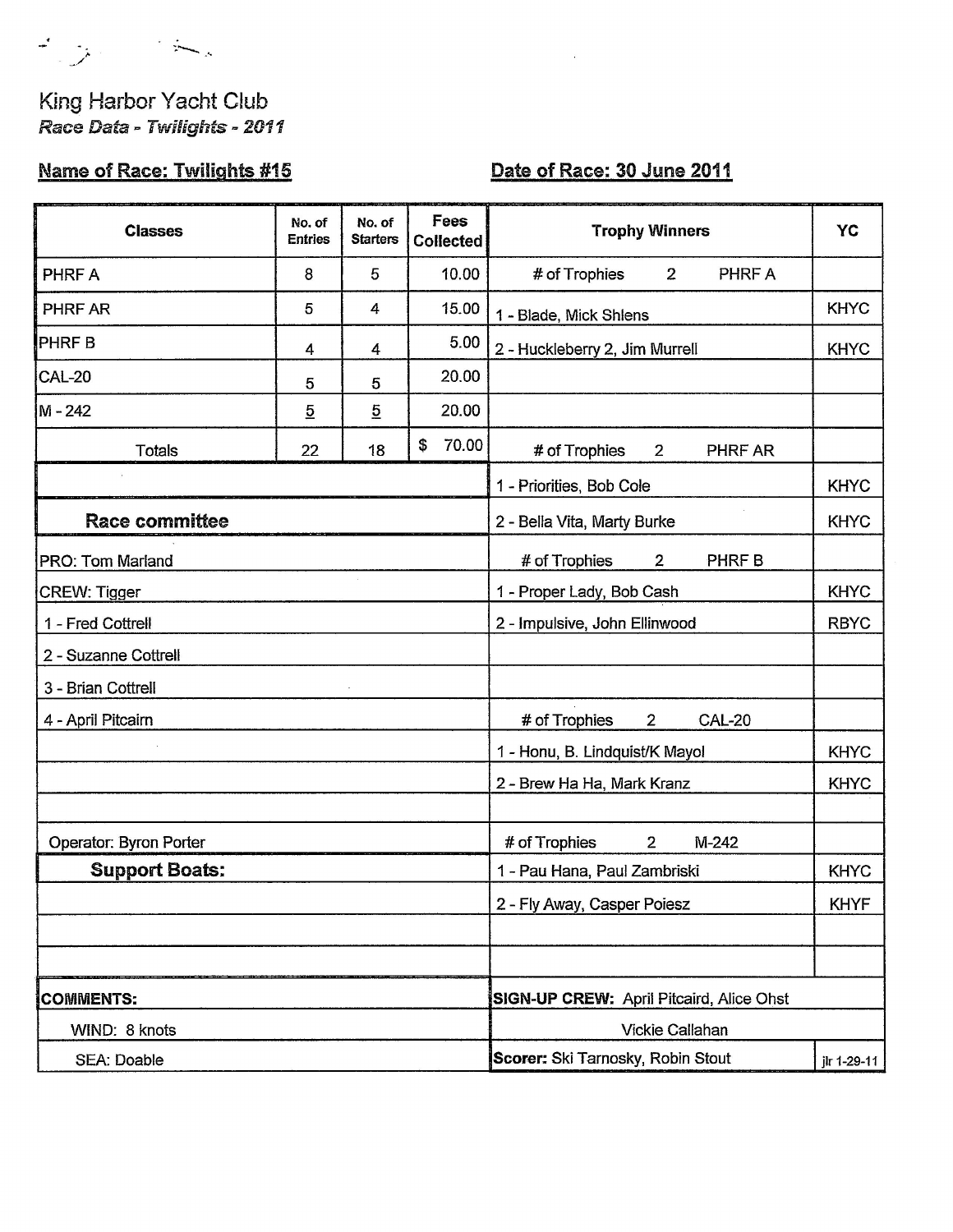#### **2011 Twilights at KHYC # 15**

**King Harbor Yacht Club**

| Race Date: 30 Jun 2011    |                  |                         | Wind Speed: 8                      |               | PRO:Cottrell/Marland  |                               |                          |                               |             |                  |
|---------------------------|------------------|-------------------------|------------------------------------|---------------|-----------------------|-------------------------------|--------------------------|-------------------------------|-------------|------------------|
|                           | Div<br>Rank      | <b>Boat Name</b>        | Sail No.                           | <b>Rating</b> | Finish<br><b>Time</b> | <b>Elapsed</b><br><b>Time</b> | Corrected<br><b>Time</b> | Owner / Skipper               | Club        | <b>Boat Type</b> |
| PHRF-A                    |                  |                         | Time on Time / Start Time 18:20:00 |               |                       |                               |                          |                               |             |                  |
|                           | 1                | Blade *                 | 103                                | 39            | 19:17:20              | 00:57:20                      | 01:03:16                 | Mick Shlens                   | <b>KHYC</b> | Melges 30        |
|                           | $\mathbf{2}$     | Huckleberry 2 *         | 15                                 | 54            | 19:20:27              | 01:00:27                      | 01:05:03                 | Jim Murrell                   | <b>KHYC</b> | Farr 30          |
|                           | 3                | E-ticket                | 184                                | 96            | 19:24:46              | 01:04:46                      | 01:05:10                 | Larry Scarbrough              | <b>KHYC</b> | Melges 24        |
|                           | $\overline{4}$   | No Way !! *             | 28124                              | 138           | 19:32:46              | 01:12:46                      | 01:08:45                 | Don Souther                   | <b>KHYC</b> | $B-25$           |
|                           | 5                | <b>Flying Dutchman</b>  | 87027                              | 93            | 19:34:33              | 01:14:33                      | 01:15:22                 | Jason Herring                 | <b>KHYC</b> | Hobie 33         |
| $\ensuremath{\text{DNC}}$ | $\boldsymbol{7}$ | <b>Wooly Bully</b>      | 51044                              |               |                       |                               |                          | Wes Huston                    | <b>KHYC</b> | Farr 40          |
| <b>DNC</b>                | 7                | Velociraptor*           | 46470                              |               |                       |                               |                          | Wilfred Poiesz                | <b>KHYC</b> | <b>B25</b>       |
| $\operatorname{DNC}$      | 7                | Gimme Shelter *         | 7800                               |               |                       |                               |                          | Vitti Jackson                 | <b>KHYC</b> | Martin 243       |
| <b>DNC</b>                | 7                | Gimme Shelter *         | 7800                               |               |                       |                               |                          | Vitti Jackson                 | <b>KHYC</b> | Martin 243       |
| $\operatorname{DNC}$      | 7                | Dark & Stormy **        | 129                                |               |                       |                               |                          | Alicia Minana                 | <b>KHYC</b> | Henderson30      |
| $\ensuremath{\text{DNC}}$ | $\tau$           | <b>Bullitt</b>          | 74295                              |               |                       |                               |                          | Mike Kaminskas                | <b>KHYC</b> | Mt Gay 30        |
| <b>DNC</b>                | 7                | Lucky                   | 35012                              |               |                       |                               |                          | Roger O'Conner/ Vitti Jackson | KHYC        | OD 35            |
| <b>DSQ</b>                | $\tau$           | Calais                  | 46575                              | 72            | 19:27:23              |                               |                          | Jerry Hunter                  | <b>KHYC</b> | Dencho 33        |
| PHRF-A(R)                 |                  | Time on Time /          | Start Time 18:25:00                |               |                       |                               |                          |                               |             |                  |
|                           |                  | Priorities <sup>*</sup> | 87309                              | 96            | 19:30:49              | 01:05:49                      | 01:06:13                 | Bob Cole                      | <b>KHYC</b> | Olson 30         |
|                           | $\overline{c}$   | Bella Vita (ar)         | 56136                              | 81            | 19:29:28              | 01:04:28                      | 01:06:24                 | Marty Burke                   | <b>KHYC</b> | Beneteau 36-7    |
|                           | 3                | Nitro                   | 97626                              | 84            | 19:30:04              | 01:05:04                      | 01:06:43                 | John Messenger/ Al Castillion | <b>KHYC</b> | J33              |
| <b>DNC</b>                | 4                | Tigger (ar)             | 42757                              |               |                       |                               |                          | Suzanne Cottrell              | <b>KHYC</b> | J 33             |
| <b>DNC</b>                | 4                | <b>ONO</b>              | 32551                              |               |                       |                               |                          | Mark Folkman                  | <b>KHYC</b> | Olson 40         |
| $\operatorname{DNC}$      | $\overline{4}$   | Sidekick $*(ar)$        | 42301                              |               |                       |                               |                          | <b>Bill Webster</b>           | <b>KHYC</b> | $J-37$           |
| PHRF-B                    |                  |                         | Time on Time / Start Time 18:30:00 |               |                       |                               |                          |                               |             |                  |
|                           |                  | Proper Lady             | 57935                              | 204           | 19:15:50              | 00:45:50                      | 00:39:31                 | Bob Cash                      | <b>KHYC</b> | Islander 32      |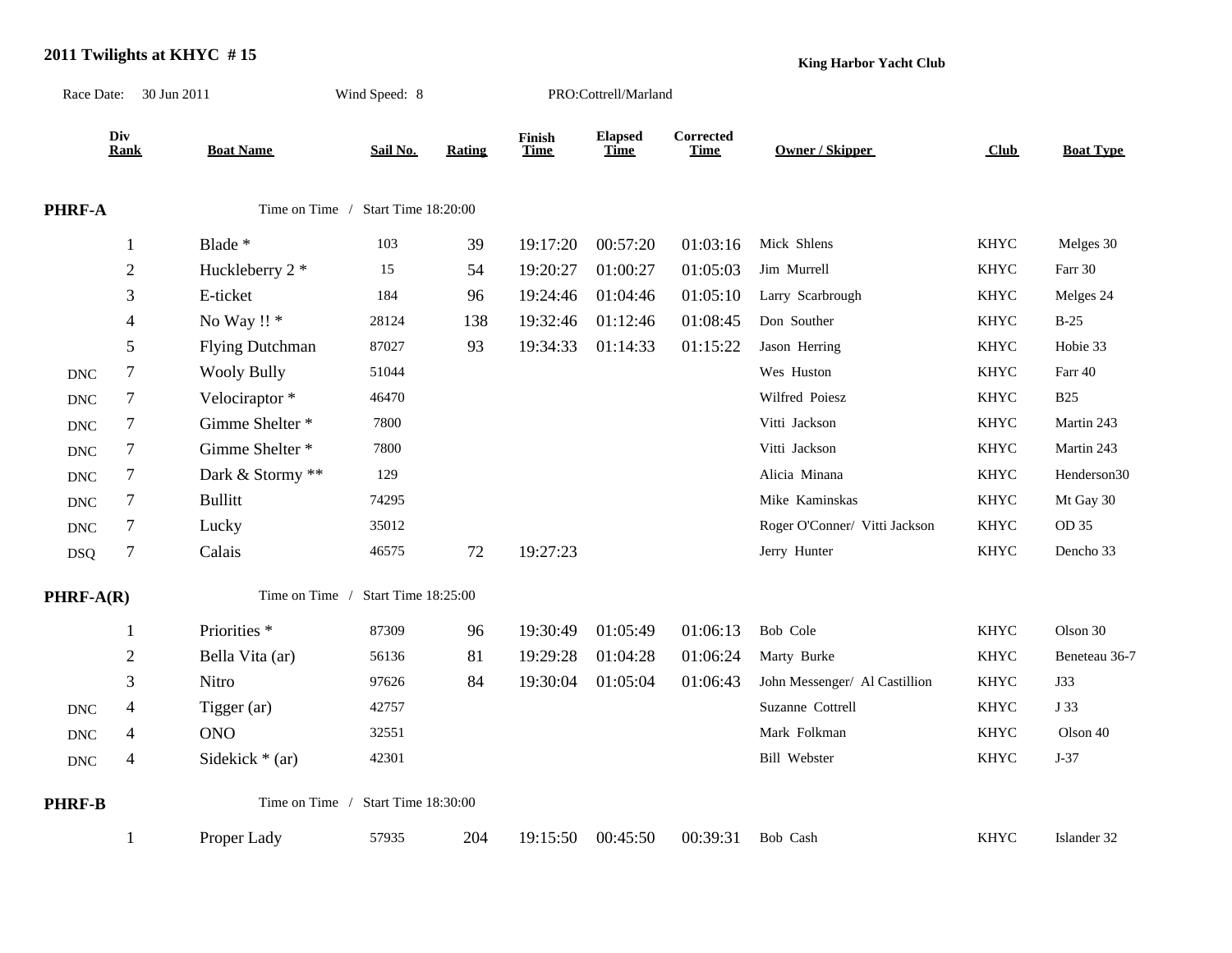|                             | $\overline{2}$ | Impulsive *         | 33815   | 153 | 19:14:11 | 00:44:11 | 00:40:51 | John Ellingwood       | <b>RBYC</b> | Impulse 26              |
|-----------------------------|----------------|---------------------|---------|-----|----------|----------|----------|-----------------------|-------------|-------------------------|
|                             | 3              | Second Wind*        | 97668   | 222 | 19:18:42 | 00:48:42 | 00:41:00 | Jerry Vellutini       | <b>KHYC</b> | Cal 25                  |
|                             | $\overline{4}$ | Ellis Island        | 1172    | 150 | 19:28:29 | 00:58:29 | 00:54:18 | Casey Schilling       | <b>BYC</b>  | Catalina 34             |
| $\operatorname{DNC}$        | $\sqrt{5}$     | True Blue           | 97264   |     |          |          |          | Doug Laurin           | <b>KHYC</b> | Martin 242              |
| $\operatorname{DNC}$        | 5              | Nina                | 37764   |     |          |          |          | Rafael Fernandez      | <b>KHYC</b> | Hunter 30               |
| $\operatorname{DNC}$        | 5              | New Channels        | $100\,$ |     |          |          |          | Kolter/ Butterworth   | KHYC        | Martin 242              |
| <b>DNC</b>                  | 5              | Midnight Run        | 56782   |     |          |          |          | John Dean             | <b>KHYC</b> | Catalin 320             |
| $\operatorname{DNC}$        | $5\,$          | Bella Luna          | 47595   |     |          |          |          | Gino Polizzotto       | <b>KHYC</b> | Ranger 28               |
| $\operatorname{DNC}$        | 5              | Primera             | 27871a  |     |          |          |          | Mark Johnston         | <b>HYC</b>  | $Col$ 30                |
| $\operatorname{DNC}$        | 5              | Fly Away            | 97228   |     |          |          |          | Jeff Butterworth      | <b>KHYC</b> | Martin 242              |
| $\mathop{\rm DNC}\nolimits$ | 5              | Pau Hana            | 46522   |     |          |          |          | Brandon Folkman       |             | Martin 242              |
| <b>DNC</b>                  | $5\,$          | Bad Wolf*           | 97321   |     |          |          |          | Len Abbeduto          | <b>KHYC</b> | Martin 242              |
| $\operatorname{DNC}$        | 5              | True Blue           | 97228   |     |          |          |          | Julie Coll            |             | Martin 242              |
| $\operatorname{DNC}$        | 5              | Primera             | 27871   |     |          |          |          | Mark Johnston         | ${\rm HYC}$ | $Col$ 30                |
| <b>DNC</b>                  | 5              | Ellis Island*       | 1172    |     |          |          |          | Casey Schilling       | <b>BYC</b>  | Catalina 34             |
| $\operatorname{DNC}$        | 5              | True Blue           | 97624   |     |          |          |          | Udo Kolter            | <b>KHYC</b> | Martin 242              |
| $\operatorname{DNC}$        | 5              | Fly Away            | 97228   |     |          |          |          | Brandon Folkman       | <b>KHYC</b> | Martin 242              |
| $\operatorname{DNC}$        | 5              | New Channels        | 100     |     |          |          |          | Brian Cotrell         | <b>KHYC</b> | Martin 242              |
| $\operatorname{DNC}$        | 5              | Proper Lady - NS    | 57935   |     |          |          |          | Bob Cash              | <b>KHYC</b> | Islander 32             |
| $\operatorname{DNC}$        | 5              | Impulsive * NS      | 33815   |     |          |          |          | Patrick Schuss        | RBYC        | Impulse 26              |
| <b>Cal 20</b>               |                | One Design          |         |     |          |          |          |                       |             |                         |
|                             | $\mathbf{1}$   | Honu <sup>*</sup>   | 1559    |     |          |          |          | Lindquist/ Mayol      | <b>KHYC</b> | Cal 20                  |
|                             | $\overline{2}$ | Brew Ha Ha          | 15c     |     |          |          |          | Mark Kranz            | <b>KHYC</b> | Cal 20                  |
|                             | $\mathfrak{Z}$ | <b>CFI</b>          | 369     |     |          |          |          | Tony Gudish           | KHYC        | Cal 20                  |
|                             | $\overline{4}$ | Fifty/Fifty         | 50      |     |          |          |          | <b>Bud Legg</b>       | LAYC        | Cal 20                  |
|                             | $\sqrt{5}$     | Yell At Me!         | 1079    |     |          |          |          | Rupert Nuttall-Smith  | <b>KHYC</b> | $Cal$ 20                |
| $\operatorname{DNC}$        | 6              | Poquito             | 1092    |     |          |          |          | John Selman           | <b>KHYC</b> | Cal 20                  |
| $\operatorname{DNC}$        | 6              | Lilikoi Pie         | 36      |     |          |          |          | Bob Perpall           | <b>KHYC</b> | Cal 20                  |
| $\mathop{\rm DNC}\nolimits$ | 6              | <b>Escape Torce</b> | 358     |     |          |          |          | <b>Barry Hamilton</b> | <b>KHYC</b> | $\operatorname{Cal}$ 20 |
| <b>DNC</b>                  | 6              | M <sub>3</sub>      | 370     |     |          |          |          | Brenda Wemptner       | <b>KHYC</b> | Cal 20                  |
|                             |                |                     |         |     |          |          |          |                       |             |                         |